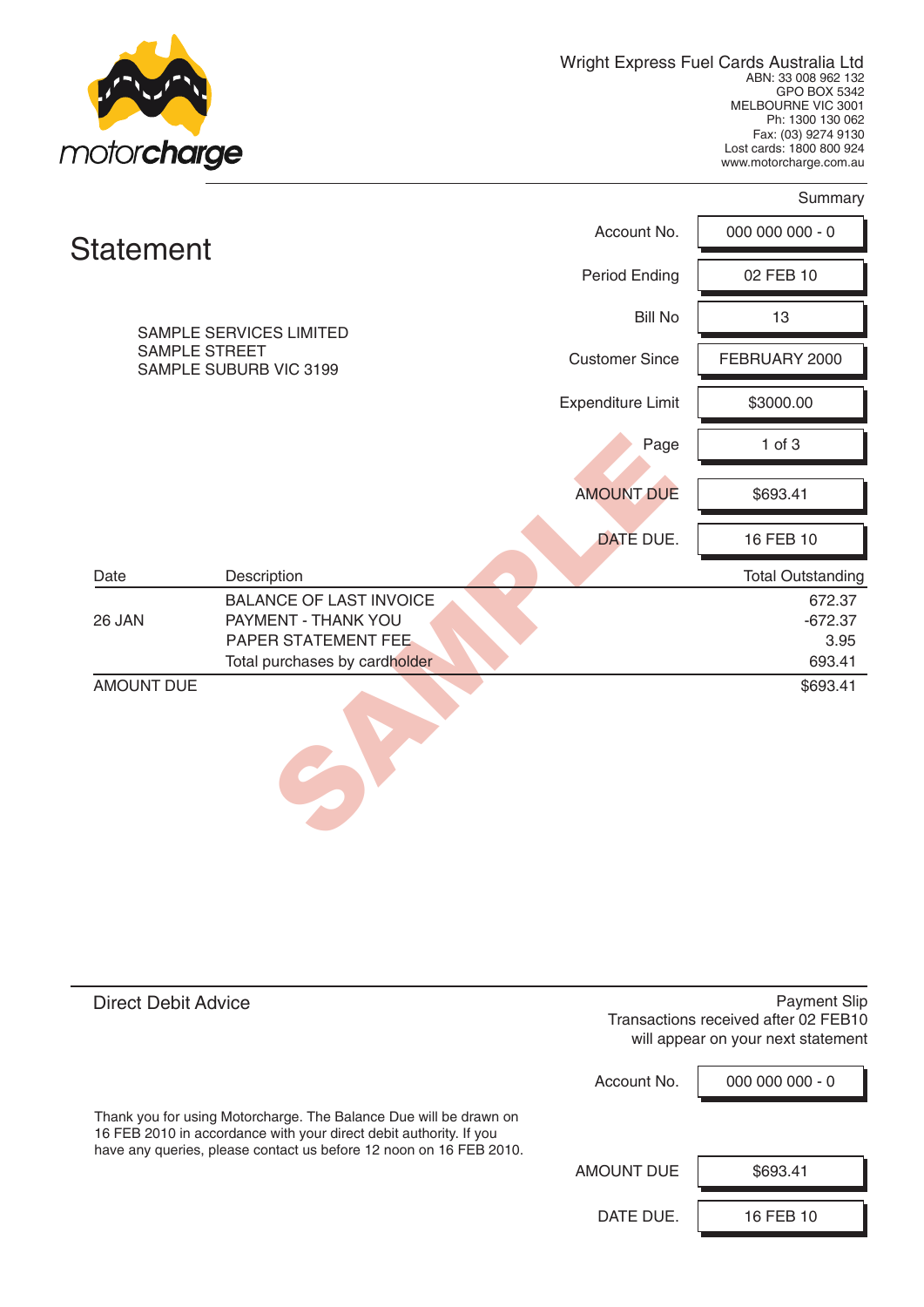

|                           |                                |                       | Page                                     | $2$ of $3$   |                        |  |
|---------------------------|--------------------------------|-----------------------|------------------------------------------|--------------|------------------------|--|
|                           | Account No.<br>000 000 000 - 0 |                       |                                          |              |                        |  |
|                           |                                |                       |                                          |              | <b>Product Summary</b> |  |
| <b>Expenditure Trend</b>  |                                |                       |                                          |              | This Statement         |  |
| \$900                     |                                |                       | <b>Diesel</b>                            |              | 0.00                   |  |
| \$850                     |                                | = Previous Statements | Fuel - Other                             | 413.41       |                        |  |
|                           |                                | = This Statement      | Oil                                      | 8.59         |                        |  |
| \$800                     |                                |                       | <b>Vehicle Service</b>                   | 166.36       |                        |  |
| \$750                     |                                |                       | Travel                                   | 0.00<br>0.00 |                        |  |
| \$700                     |                                |                       | <b>Accommodation</b>                     |              |                        |  |
| \$650                     |                                |                       | Shop/Retail                              | 0.00         |                        |  |
|                           |                                |                       | *GST Free Retail                         | 2.85<br>0.00 |                        |  |
| \$600                     |                                |                       | <b>Insurance &amp; Recovery</b>          |              |                        |  |
| \$550                     |                                |                       | <b>Management Fees</b>                   | 20.40        |                        |  |
| \$500                     |                                |                       | *Card Fees (Input Taxed)<br>Other        |              | 5.52<br>14.00          |  |
|                           |                                |                       | *Other charges (Input Taxed)             | 0.00         |                        |  |
|                           |                                |                       | <b>GST</b>                               | 62.28        |                        |  |
|                           |                                |                       | <b>Total Expenditure</b><br>$* = No GST$ |              | \$693.41               |  |
|                           |                                |                       |                                          |              | Summary                |  |
| <b>Cardholder Summary</b> |                                |                       |                                          |              |                        |  |
| Card No.                  | Description                    | <b>Total Litres</b>   | Cardholder<br>Total                      | <b>GST</b>   | Total<br>(incl. GST)   |  |
| 0000 0001                 | ABC123 SAMPLE                  | 490.58                | 204.30                                   | 19.97        | 224.27                 |  |
| 0000 0002                 | DEF456 SAMPLE                  | 54.30                 | 174.87                                   | 17.30        | 192.17                 |  |
| 0000 0003                 | <b>SAM SAMPLE</b><br>520.78    |                       | 251.96                                   | 25.01        | 276.97                 |  |
| <b>TOTAL EXPENDITURE</b>  |                                |                       |                                          |              | 693.41                 |  |